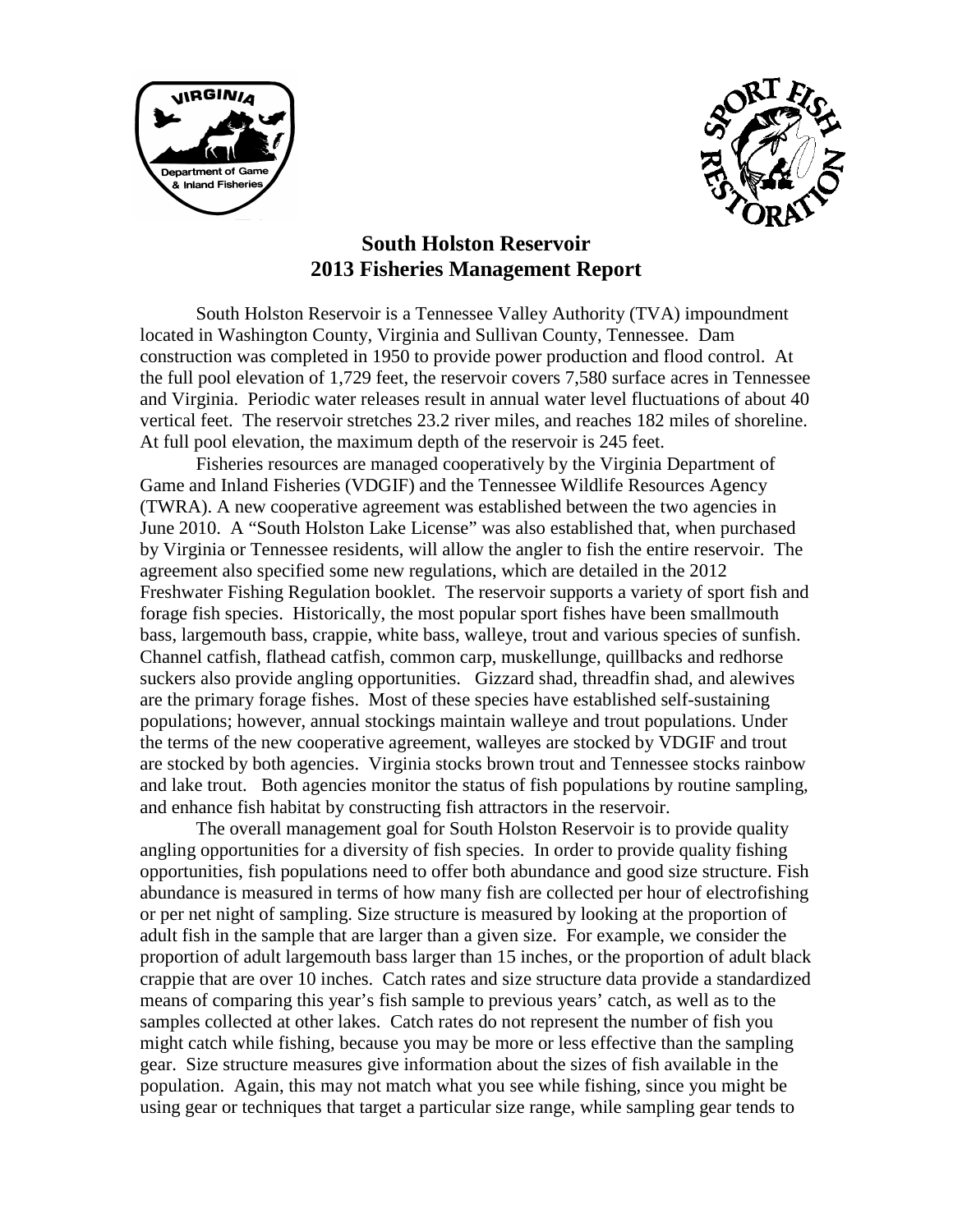collect small and average-sized fish. It is likely that you will catch fish larger than those collected by sampling. The data we collect are best used to track overall trends in fish populations through time.

#### **Bass**

Bass populations in South Holston Reservoir offer decent numbers of good-sized fish. Relative abundance, the number of fish collected per hour of sampling, varies from year to year (Figure 1). The 2012 catch rates were 50 largemouth bass and 14 smallmouth bass per hour of sampling. Catch rates for bass were higher than those recorded in the past. Smallmouth bass catch rates seem to fluctuate more than largemouth bass catch rates, possibly because smallmouth bass spawn at lower temperatures and either leave the shoreline or stay with the nest as the lake level rises. Water temperature, lake level, recent weather fronts and water clarity can affect sample catch rates. Biologists strive to be consistent with sample dates and sampling effort in order to minimize these confounding effects and obtain data that accurately represent the true abundance of fish in the population each year.



**Figure 1**. Electrofishing catch rates, fish per hour, for largemouth bass (blue columns) and smallmouth bass (gold columns) in South Holston Reservoir 1999-2012.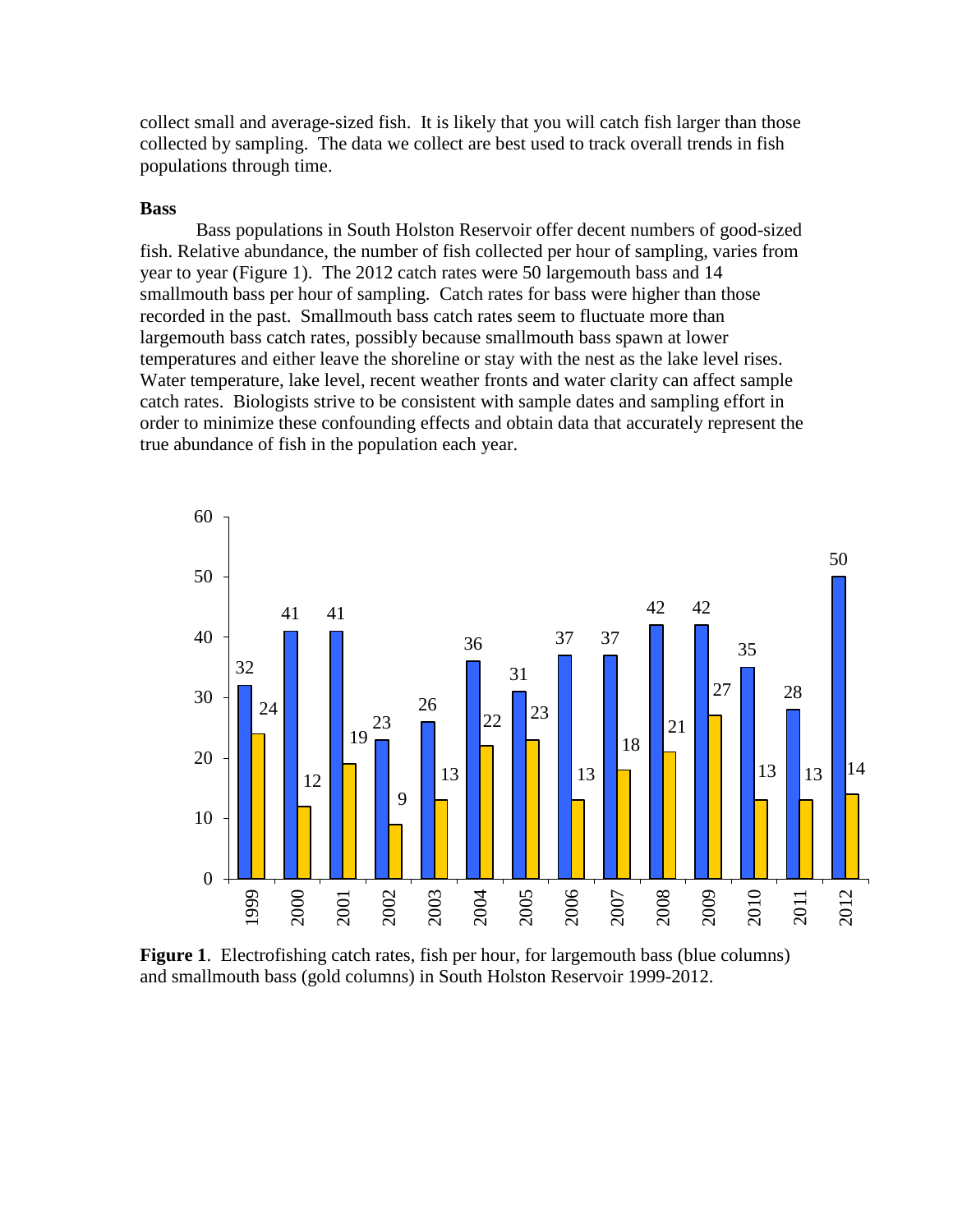

**Figure 2**. Number of preferred size largemouth bass (blue columns) and smallmouth bass (gold columns) collected per hour of electrofishing at South Holston Reservoir 1999-2012. Preferred size is 15 inches for largemouth bass and 14 inches for smallmouth bass.

The size structures of the bass populations in South Holston Reservoir are good. The 2012 catch rate for preferred-size largemouth bass (15 inches or greater) was the best on record (Figure 2). Forty-three percent of the largemouth bass collected were 15 inches or longer. The number of preferred-size smallmouth bass collected per hour of sampling in 2012 was 5 per hour. About 35 percent of the smallmouth bass collected in the 2012 sample were longer than 14 inches. The 2012 sample yielded lower numbers of smallmouth bass. This is probably the result of sampling variability, because similar fluctuations have been observed in the past. Biologists will continue to monitor the population to see if this is a trend.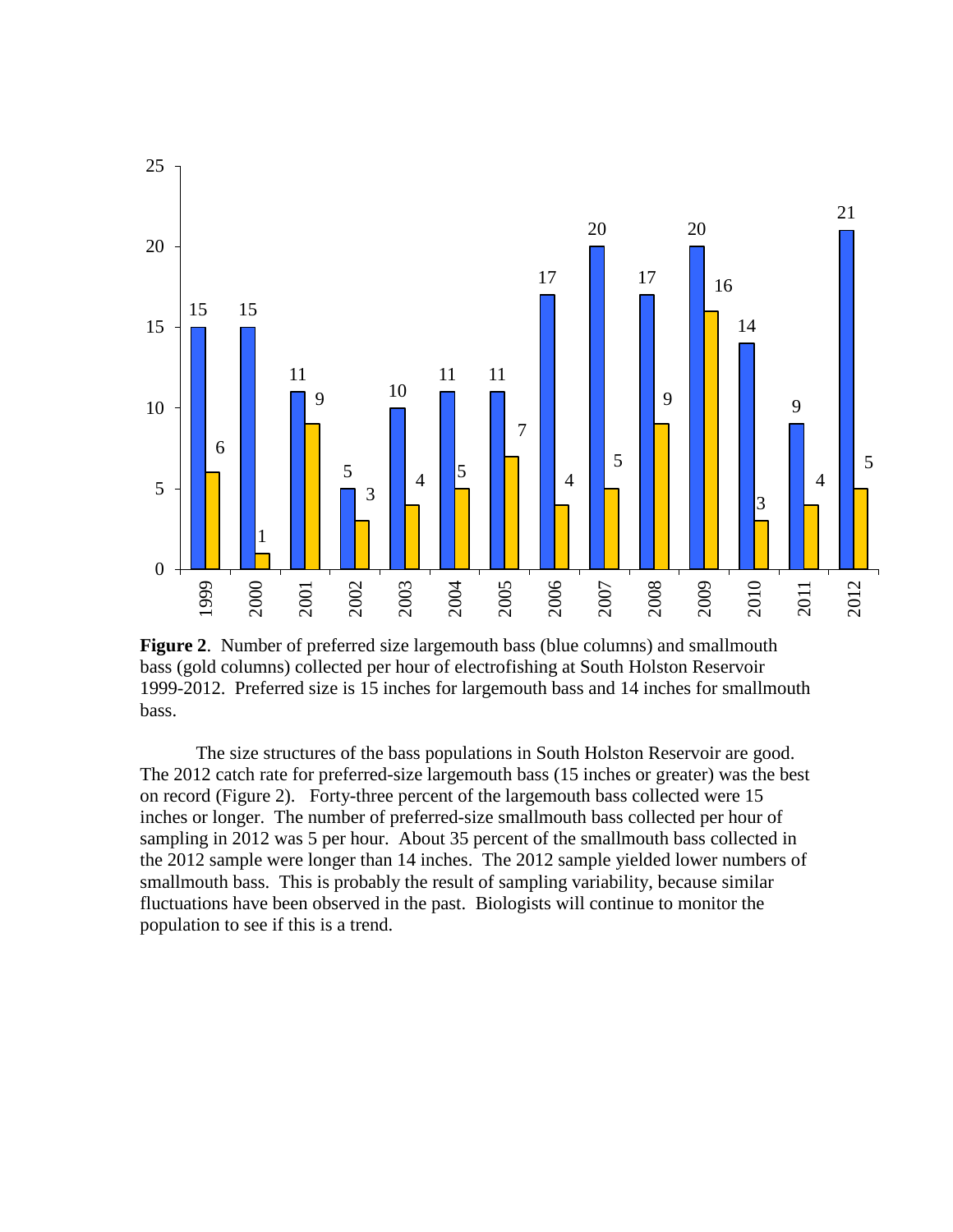## **Crappie**

The black crappie electrofishing catch rate in 2012 was much better than the 2011 catch rate (Figure 3). Crappie population abundance fluctuates over time, and the highs and lows in abundance are usually the result of spawning success. This cycle of highs and lows is evident in the electrofishing catch rate data presented in Figure 3. Strong year classes from good spawns rapidly increase the population and create excellent fishing opportunities. Missing year classes have the opposite effect.



**Figure 3**. Number of black crappie collected per hour of electrofishing at South Holston Reservoir 1999-2012.

Data collected from 2007 to 2011 indicate a sharp decline in the crappie population abundance at South Holston. The 2012 data shows an increase from strong year classes that have started the rebuilding process and TWRA began a stocking program introducing black-nose black crappie in the lake. The 10-inch minimum size limit should help keep spawning adults in the population and minimize the effects of recruitment failure.

The size structure of the crappie population was good in the 2012 sample compared to the previous years. The number of preferred size crappie (10 inches or greater) increased dramatically during 2007 and 2008, but declined sharply in 2009 (Figure 4). This is the result of fish from older age classes dying. There are still a lot of nice crappie available for anglers to catch as indicated by the increase in catch rate of preferred size crappie collected in 2012 . Fifty-two percent of the crappie collected in measured 10 inches in length or greater. These fish should provide good fishing, and hopefully some of them will find suitable spawning conditions and produce a good year class to get the population trend headed in a positive direction.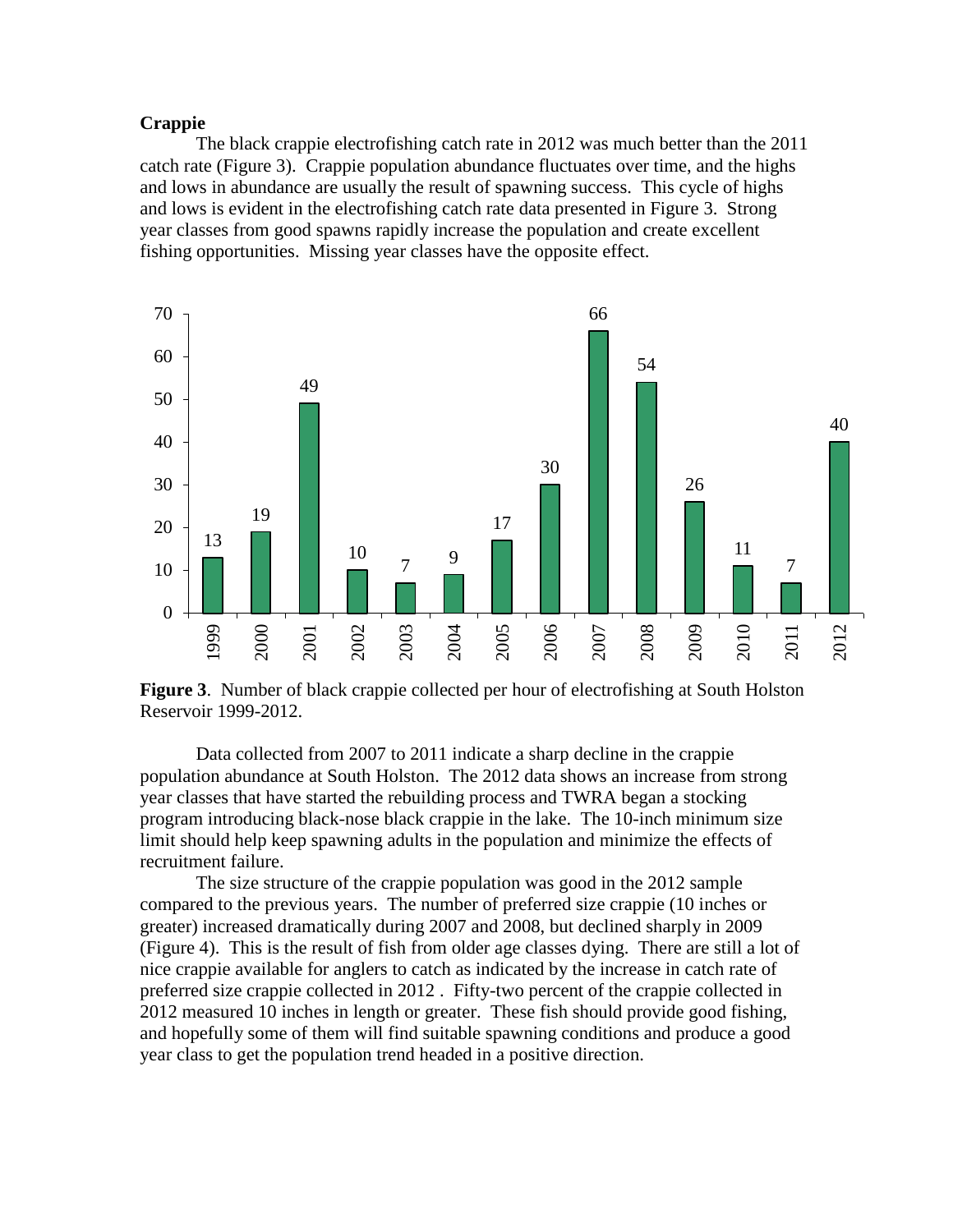

**Figure 4.** Number of preferred and memorable size black crappie collected per hour of electrofishing in South Holston Reservoir 1999-2012. Preferred size (blue columns) is 10 inches for black crappie. Memorable size (gold columns) is 12 inches for black crappie.

#### **Walleye**

Walleye population abundance in South Holston is measured in two ways. Walleyes are collected during the spring electrofishing sample and with gillnets during the fall. The reason for two sampling methods is that when compared to bass, walleyes are less likely to be associated with shoreline habitat during early May. Because these daytime electrofishing catch rates may not always accurately represent the walleye population, gillnets are also used to collect walleyes. Electrofishing catch rates vary considerably from year to year (Figure 5). Electrofishing catch rates for the May sample were average in 2012. The 2012 gillnet catch rate of 8 fish per net was below average.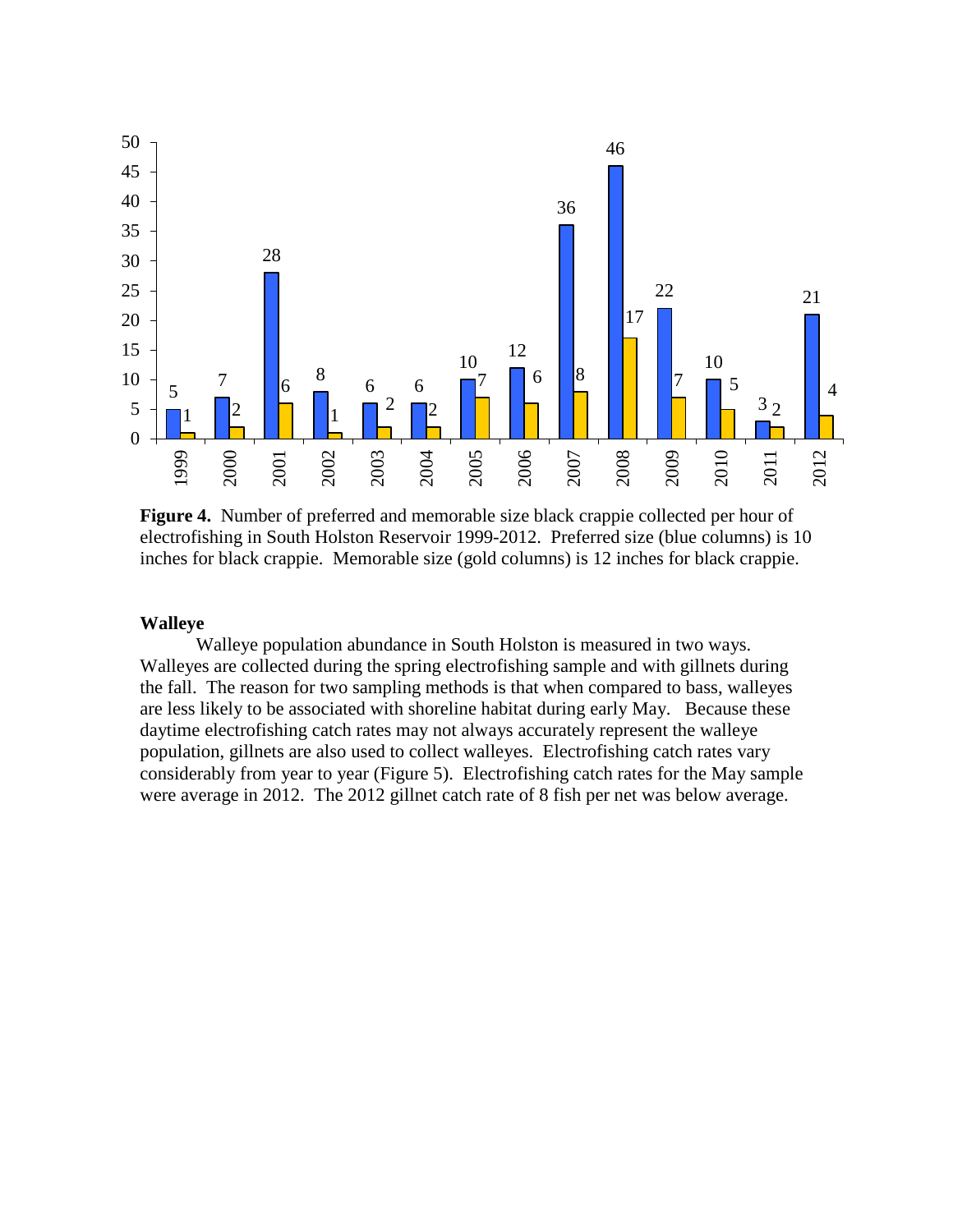

**Figure 5**. Sampling catch rates for walleye in South Holston Reservoir 1999-2012. Blue columns represent spring electrofishing catch rates (fish per hour) and yellow columns represent fall gillnet catch rates (fish per net).

The size structure of the walleye population is good. There are plenty of walleyes longer than the 18-inch minimum length limit. The average total length for walleyes in the fall gillnet collection was 18.6 inches. Most (58 percent) of the walleyes collected in fall gillnets were 18 inches or longer. The fall netting sample was conducted by TVA biologists and provided an excellent opportunity to share data between agencies.

Growth of stocked walleyes is excellent in South Holston. Most walleyes exceed 10 inches in their first year, measure 15 to 18 inches in their second year, and reach 20 inches by their third year. Walleye growth rates really slow down after age four or five. Male walleyes grow slower than females, and seldom exceed 24 or 25 inches in length. Female walleyes grow faster and may reach lengths of 30 inches or more in South Holston.

Length-at-age data from the fall 2012 gillnet sample shows the range of lengths from ages 1 through 6 (Figure 6). Some of the differences in length at a particular age can be explained by the fact that male walleyes grow slower and have a smaller maximum total length. The differences in growth rates between males and females are most apparent for walleyes over five years old. Female walleyes are four to five inches longer than males of the same age.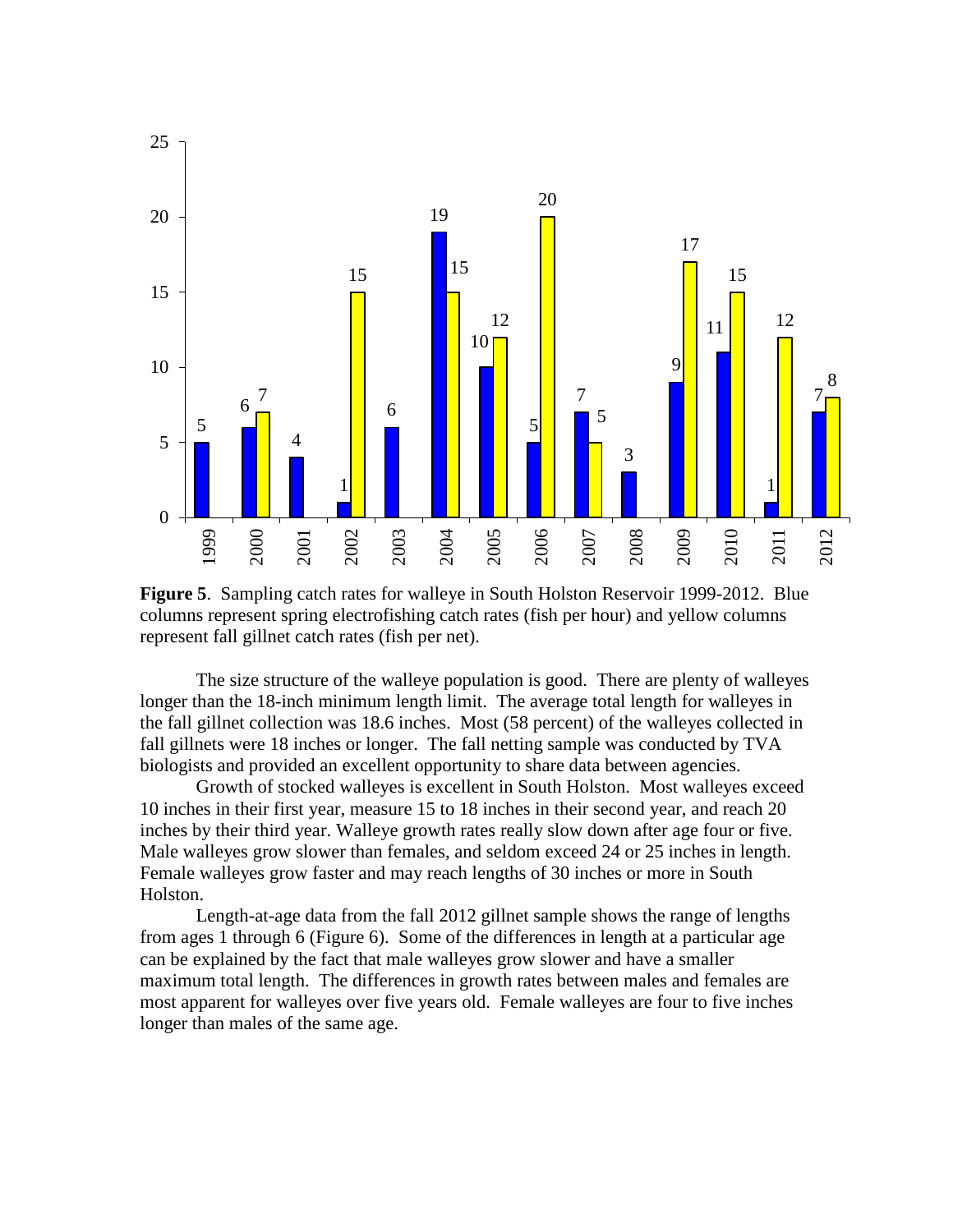

**Figure 6.** A summary of length at age data for walleyes in South Holston Reservoir, based on fall gillnet data from 2012. Each diamond represents an individual walleye. For example, at age 2 some walleyes are only 17 inches long and others are more than 20 inches long.

The walleye population is maintained by annual stocking. Walleye fingerlings are about one inch long at the time of stocking. Walleyes have been actively stocked into South Holston Reservoir since 1986, but stocking rates and frequency greatly increased in 2000 (Table 1).

**Table 1**. Walleye stocking history for South Holston Reservoir 1986-2012. Walleye fingerlings are stocked by the Virginia Department of Game and Inland Fisheries (VDGIF) and the Tennessee Wildlife Resources Agency (TWRA).

| Year | <b>Number Stocked</b> | <b>Stocked by:</b> |
|------|-----------------------|--------------------|
| 1986 | 35,000                | <b>VDGIF</b>       |
| 1987 | 25,457                | <b>VDGIF</b>       |
| 1988 | 52,752                | <b>VDGIF</b>       |
| 1989 | 28,930                | <b>VDGIF</b>       |
| 1990 | 29,656                | <b>VDGIF</b>       |
| 1991 | 27,300                | <b>VDGIF</b>       |
| 1993 | 30,000                | <b>VDGIF</b>       |
| 1995 | 31,900                | <b>VDGIF</b>       |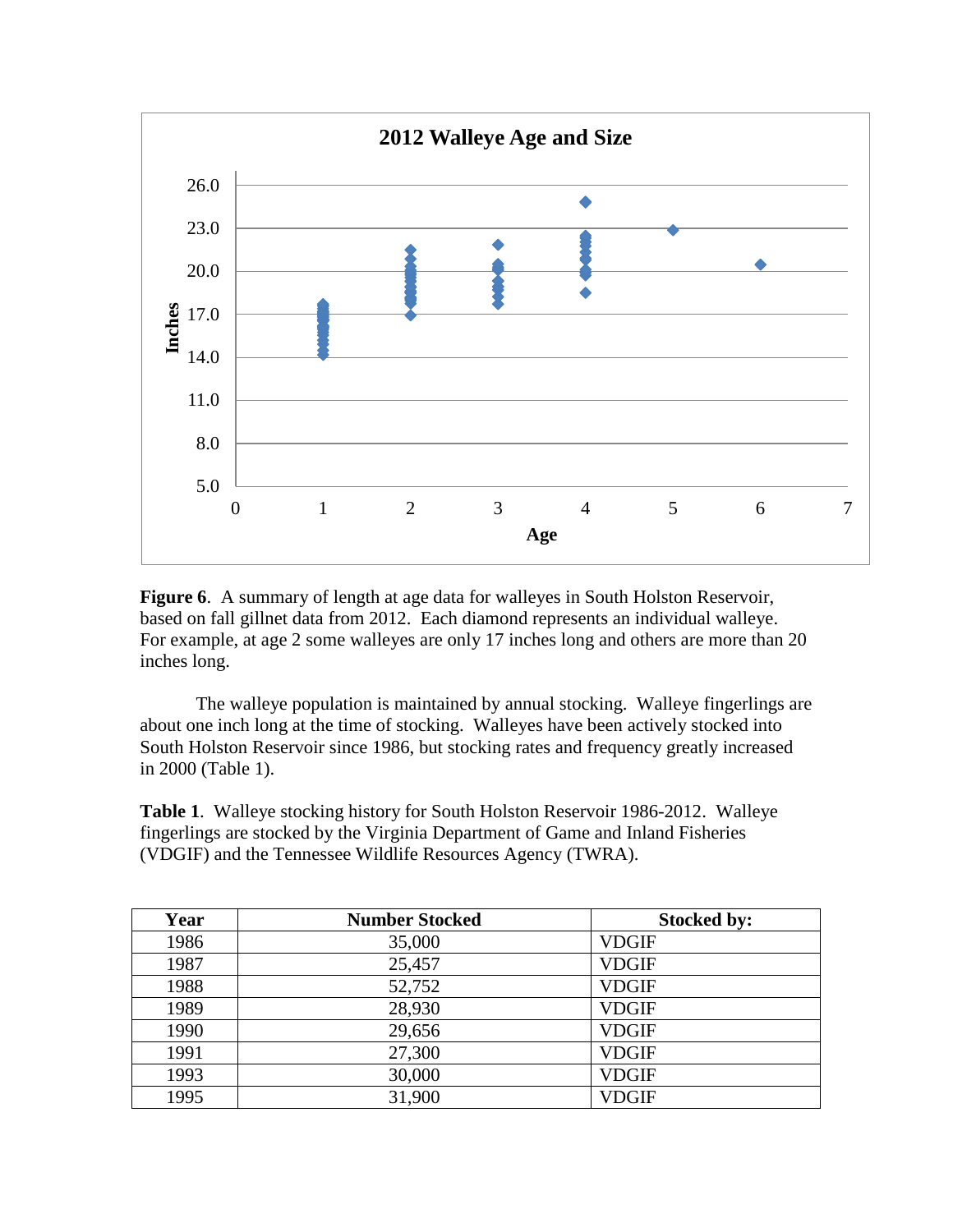| 1997 | 40,400  | <b>VDGIF</b> |
|------|---------|--------------|
|      | 37,900  | <b>TWRA</b>  |
| 1998 | 39,250  | <b>VDGIF</b> |
| 1999 | 39,508  | <b>TWRA</b>  |
| 2000 | 146,000 | <b>VDGIF</b> |
| 2001 | 149,700 | <b>VDGIF</b> |
| 2002 | 47,533  | <b>VDGIF</b> |
|      | 51,411  | <b>TWRA</b>  |
| 2003 | 179,033 | <b>VDGIF</b> |
|      | 17,047  | <b>TWRA</b>  |
| 2004 | 7,000   | <b>VDGIF</b> |
|      | 46,725  | <b>TWRA</b>  |
| 2005 | 150,000 | <b>VDGIF</b> |
|      | 41,199  | <b>TWRA</b>  |
| 2006 | 180,200 | <b>VDGIF</b> |
|      | 26,640  | <b>TWRA</b>  |
| 2007 | 171,239 | <b>VDGIF</b> |
|      | 38,623  | <b>TWRA</b>  |
| 2008 | 188,514 | <b>VDGIF</b> |
|      | 40,921  | <b>TWRA</b>  |
| 2009 | 190,112 | <b>VDGIF</b> |
|      | 24,920  | <b>TWRA</b>  |
| 2010 | 183,429 | <b>VDGIF</b> |
| 2011 | 192,842 | <b>VDGIF</b> |
| 2012 | 142,688 | <b>VDGIF</b> |

# **White bass**

The white bass population has virtually disappeared in recent years. The last good spring run into the headwaters was in 1998. We had not collected a single white bass in population monitoring since 2001 until 2012 when we collected two. Most of the white bass caught by anglers in recent years were very large adults. There are many theories as to why the white bass are gone. Low spring flows and low lake levels during drought years may have affected the reproductive success of the white bass during the 1990's and early 2000's. Since that time, favorable spawning conditions have existed, but it is possible that the adult population was already reduced to the point that a successful spawn was not possible. White bass do not live as long as some other fish species.

A cooperative effort with TWRA was launched in 2010 to restore the white bass fishery. Biologists and hatchery personnel from both agencies are working together to obtain broodstock and produce fry or fingerlings for stocking. In 2010, TWRA provided white bass broodstock that were transported to a Virginia hatchery for spawning. These adult white bass produced 200,000 fry. Both the fry and the adult white bass were stocked into South Holston Reservoir. In 2011 and 2012, TWRA provided white bass broodstock to Virginia. In both years, these adult white bass produced approximately 750,000 fry, and both the fry and the adult white bass were stocked into South Holston Reservoir.